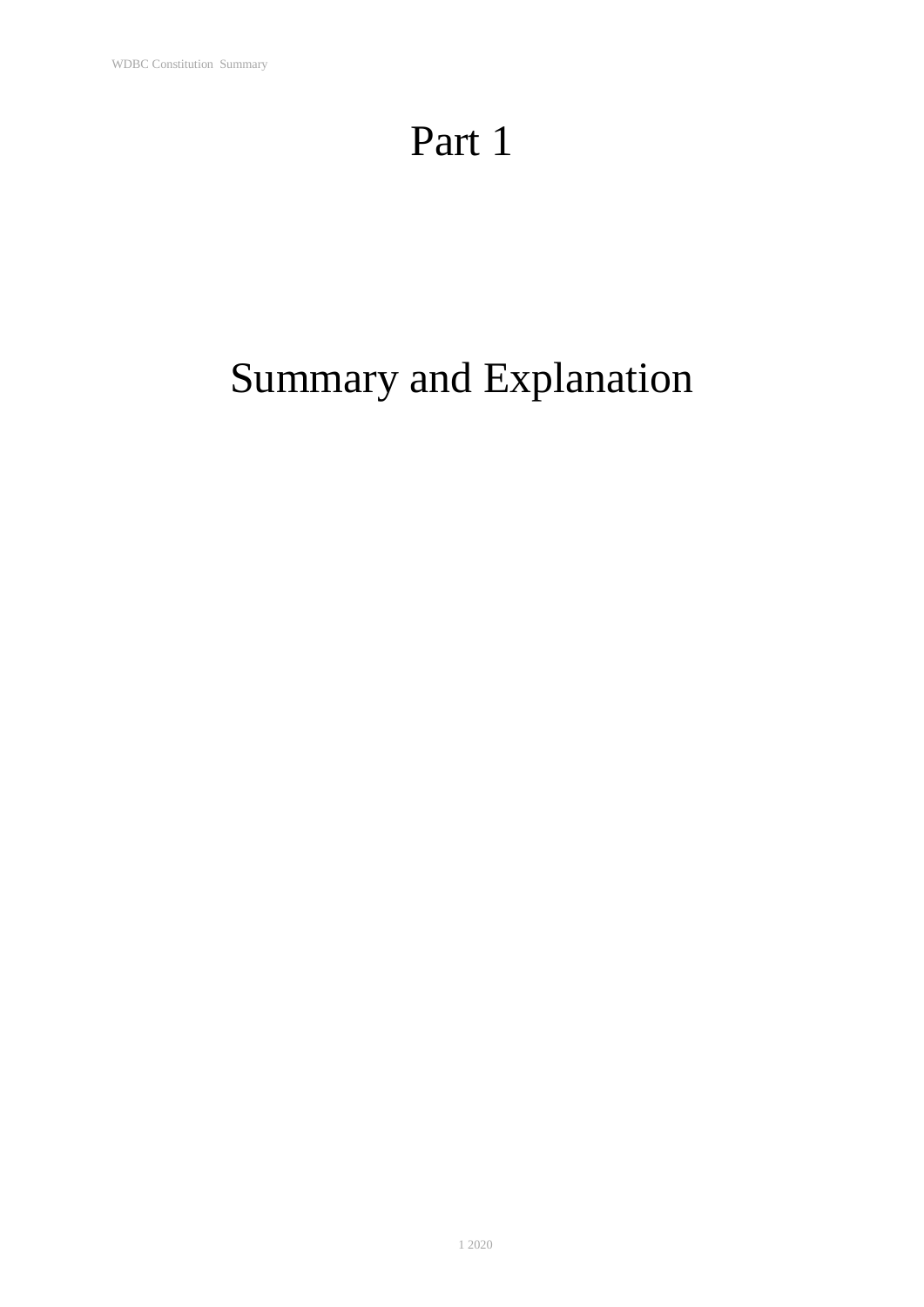## Summary and Explanation

## The Council's Constitution

West Devon Borough Council has a Constitution which sets out how the Council operates, how decisions are made and the procedures which are followed to ensure that these are efficient, transparent and accountable to local people. Some of these processes are required by the law, while others are a matter for the Council to decide.

The Constitution is divided into 14 Articles which set out the basic rules governing the Council's business. More detailed procedures and codes of practice are provided in separate rules and protocols in Parts 3 to 6 of this Constitution.

#### What is in the Constitution?

Article 1 of the Constitution commits the Council to principles of good governance, community leadership, public involvement and efficient, effective, transparent and accountable decisionmaking. Articles 2 to 14 explain the rights of citizens and how the key parts of the Council operate. These are:

- Members of the Council (Article 2)
- Citizens and the Council (Article 3)
- The Council (Article 4)
- The Mayor (Article 5)
- Hub Committee (Article 6)
- Regulatory Bodies, Committees, Panels and Working Groups (Article 7)
- Overview and Scrutiny (Article 8)
- Joint Arrangements (Article 9)
- Officers (Article 10)
- Decision Making (Article 11)
- Finance, Contracts and Legal Matters (Article 12)
- Review and Revision of the Constitution (Article 13)
- Suspension, Interpretation and Publication of the Constitution (Article 14)

Part 3 of the Constitution contains the description of the functions of the Council and how they are carried out – whether by the Council itself, a Committee, or officers.

Part 4 contains the Rules by which the Council and its Committees work, and how information can be made available to the public.

Part 5 contains Codes and Protocols governing the conduct of Members and Officers of the Council.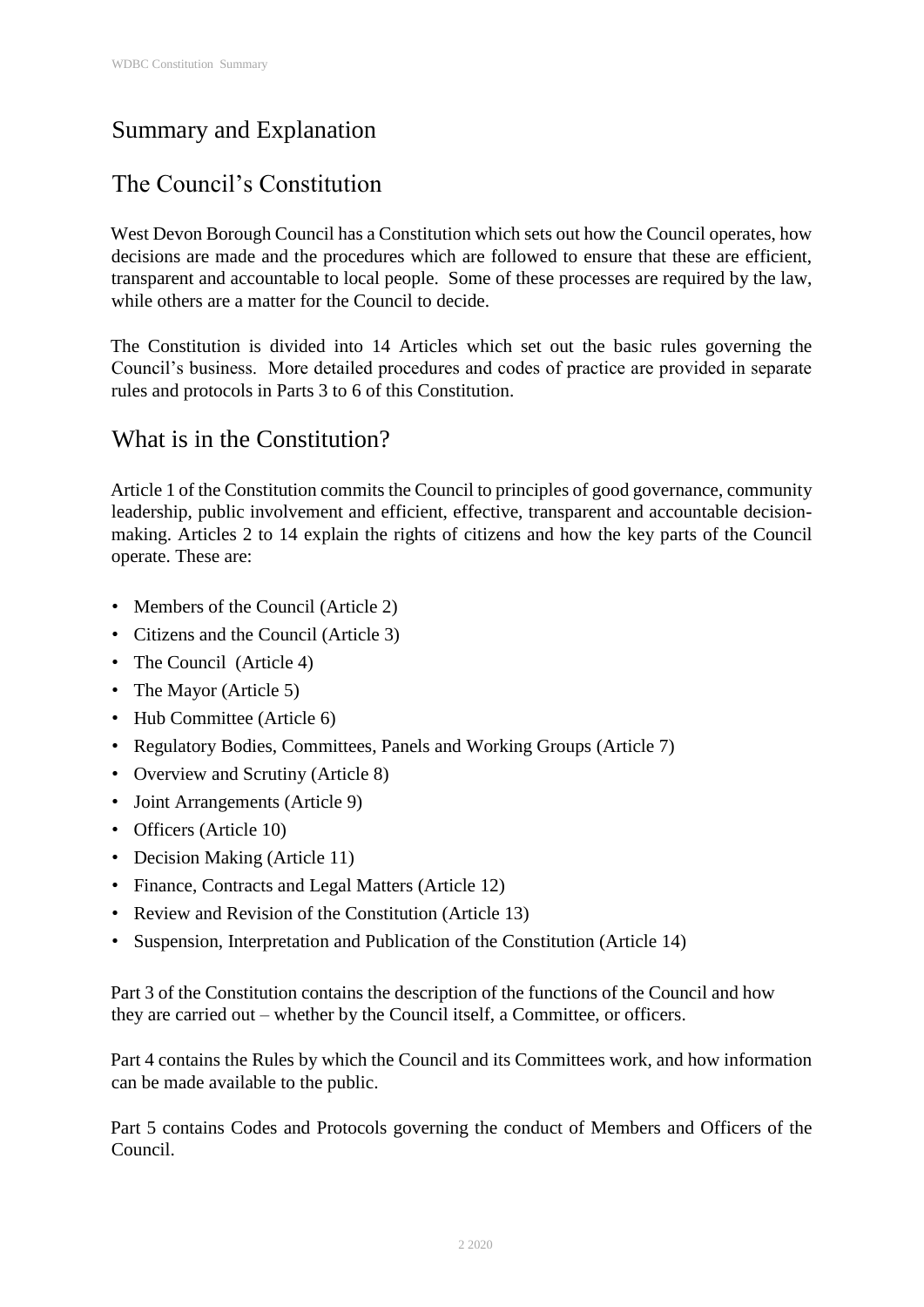Part 6 contains the scheme for Members' Allowances.

## How the Council operates

The Council is composed of 31 Councillors (also called 'Members') elected every four years. Councillors are democratically accountable to residents of their Ward. The overriding duty and accountability of Councillors is to the whole community in the West Devon Borough, but they have a special duty to their constituents in their Ward, including those who did not vote for them.

Councillors have to agree to follow a Code of Conduct to ensure high standards in the way they undertake their duties. The Standards Committee is responsible for ensuring that Members are sufficiently trained on the Code of Conduct.

All Councillors meet together as the Council. Meetings of the Council are normally open to the public. Here, Councillors decide the Council's overall policies and set the budget each year.

There is a list of functions that are reserved to the Council (in Article 4). Many other functions are delegated to bodies of the Council or officers (see below), but the Council may determine those matters not within the remit of any of its reporting bodies.

Council meetings may include formal decision making, wider debates and presentations. The Council may also meet informally in workshops and seminars.

#### How decisions are made

Most day-to-day and operational decisions are made by Committees or Senior Officers of the Council under delegated authority. The Council has the following Committees:

| <b>Audit Committee</b>                          | Overview & Scrutiny Committee   |
|-------------------------------------------------|---------------------------------|
| Development Management & Licensing<br>Committee | <b>Standards Committee</b>      |
| Hub Committee                                   | <b>Invest to Earn Committee</b> |

Part 3 of the Constitution sets out the terms of reference for each of these Committees together with the Delegation Scheme.

Meetings of the Council's Committees are, by law, publicised well in advance and are open to the public except where personal or confidential matters are being discussed. The Access to Information Procedure Rules in Part 4 of the Constitution contain details of when the public may be excluded from meetings.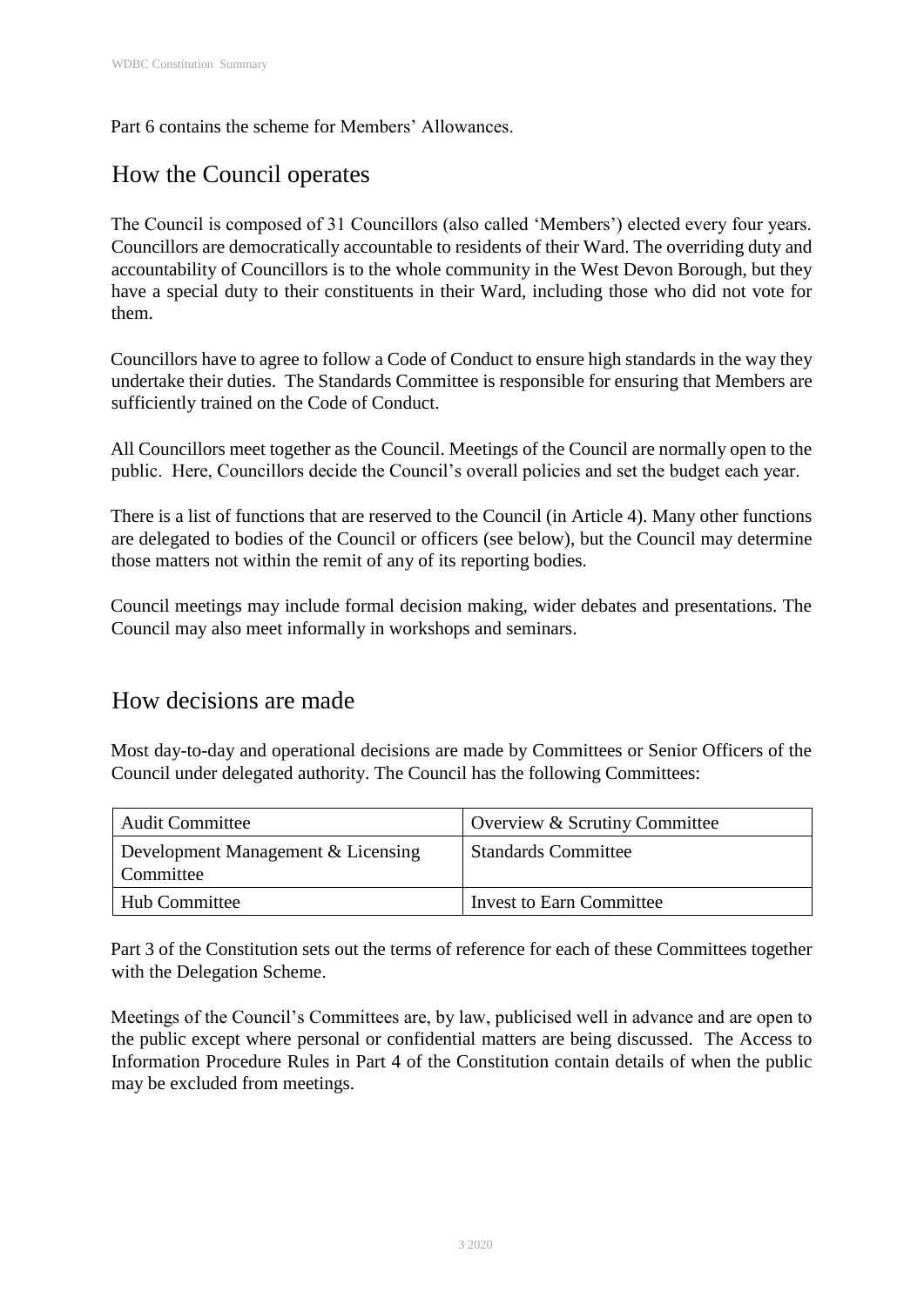## Audit Committee

The Audit Committee has a specific role in relation to the Council's financial affairs including the internal and external audit functions and monitors the internal workings of the Council (known broadly as 'governance'). It is responsible for making sure that the Council operates in accordance with the law and within laid-down procedures, and is accountable to the community for the spending of public money.

### Hub Committee

The Hub Committee has a key role in proposing the Council's budget and policy framework and making decisions within that framework. It also provides leadership to the overall activities of the Council and has responsibility for those matters not reserved to Council or the Overview & Scrutiny Committee, Standards, Audit or Development Management & Licensing.

### Overview & Scrutiny Committee

The Overview & Scrutiny Committee supports the work of the other Committees and the Council as a whole. It reports (and is accountable) to the Council. The Overview & Scrutiny Committee has an input into policy and performance and monitors the decisions of the Hub Committee. It can "call-in" a decision which has been made but not yet implemented in order to consider whether the decision is appropriate and may recommend that the Hub Committee or Council should reconsider the decision. The Overview  $&$  Scrutiny Committee may also be consulted by the Hub or other Committees on forthcoming decisions and the development of policy.

#### Development Management & Licensing Committee

Development Management & Licensing is a 'regulatory committee', and deals with applying legislation and statutory regulations which have a degree of public or environmental protection. This Committee deals with:

- Development Management which deals with planning matters
- Licensing which deals with licences for alcohol, gambling, entertainment, taxis and a host of other things.

#### The Council's Staff

The Council employs staff (known as "Officers") to give advice, implement decisions and manage the day-to-day delivery of its services. Some officers have a specific duty to ensure that the Council acts within the law and uses its resources wisely (see article 10). Protocols set out in Part 5 govern the relationships between Members of the Council and Officers.